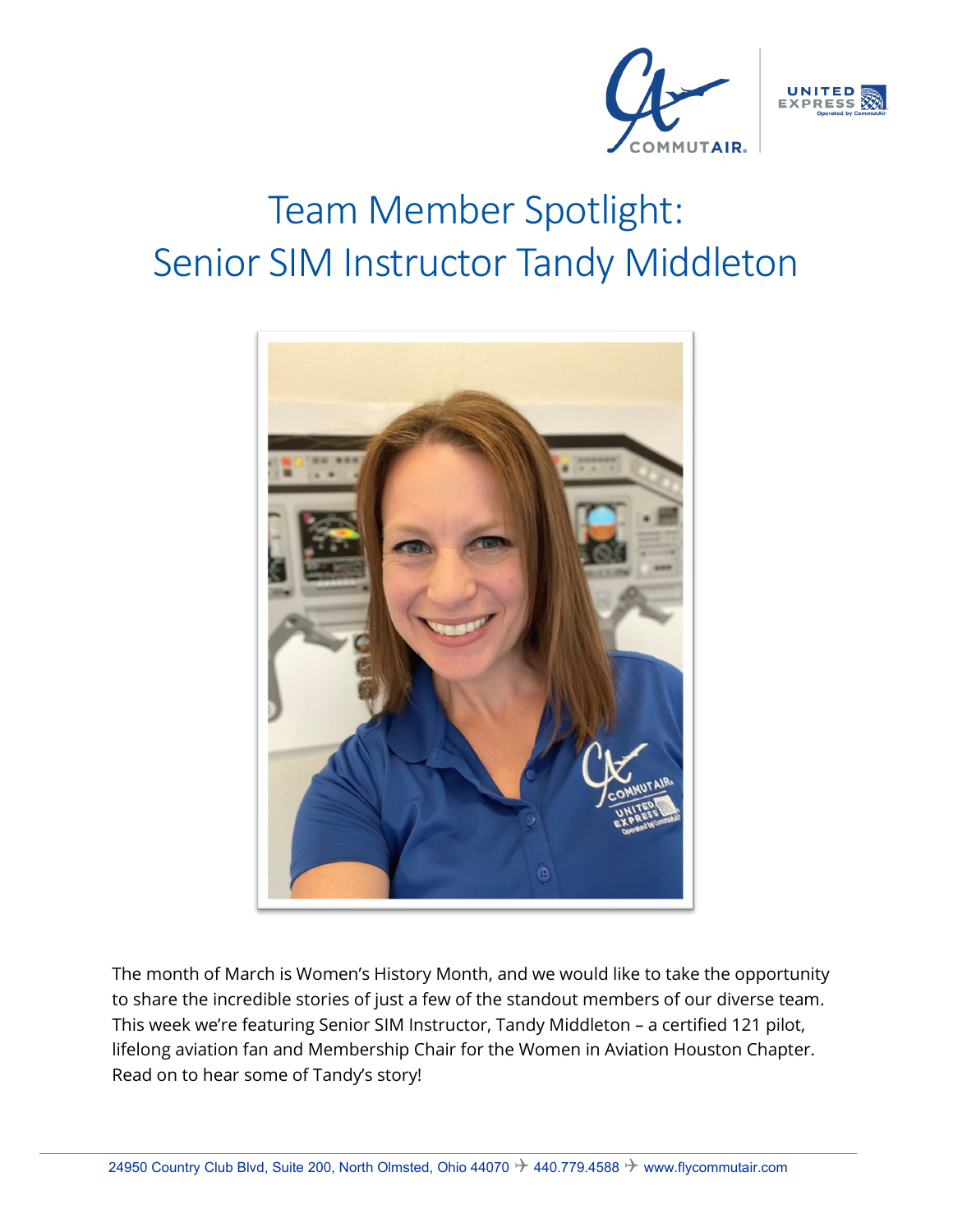



#### What was it that first interested you in aviation?

I was born and raised in Southern California. Twice a year my family would take a trip to visit our grandparents in New York. On these flights - I was always fascinated by the cockpit and I was only five when I decided I was going to become a pilot.

I have so many friends that have said, "You're the only person that I've known in my life who knew what they wanted to do when they were little and then did it!" It kind of blows my mind to think back then I didn't really know anything about what aviation life was like or what it would take. I just knew that I wanted to fly!

My family was very supportive of my early passion, and when I was in the 6th grade I got an assignment to interview a professional person in a career that interested me. My parents took me to the local airport in Oxnard, CA to interview a female flight instructor. As a surprise, they had also scheduled a discovery flight! From the moment I held that yoke I had officially caught the "aviation bug."

### What's it like being a Senior SIM Instructor – how did you get here?

Knowing that I wanted to be a pilot, I went to flight school in college immediately following my high school graduation and earned a bachelor's degree in aviation management. I was a flight instructor for two years and really loved it because it showed me the importance of teaching and mentoring and the influence that you can have on someone's career. It's much more than the instruction and passing the check on that day – it's helping folks incorporate those lessons into meaningful experiences that will support them in the future.

I began flying at the regional level



after my time as an instructor…but like many pilots I was strongly affected by the downturn of the pandemic. During that time my life really changed, and our family grew (I have two adorable sons!) so I was looking to transition into a different role with a more flexible schedule. Being a SIM instructor is great because I get to exercise my passion for